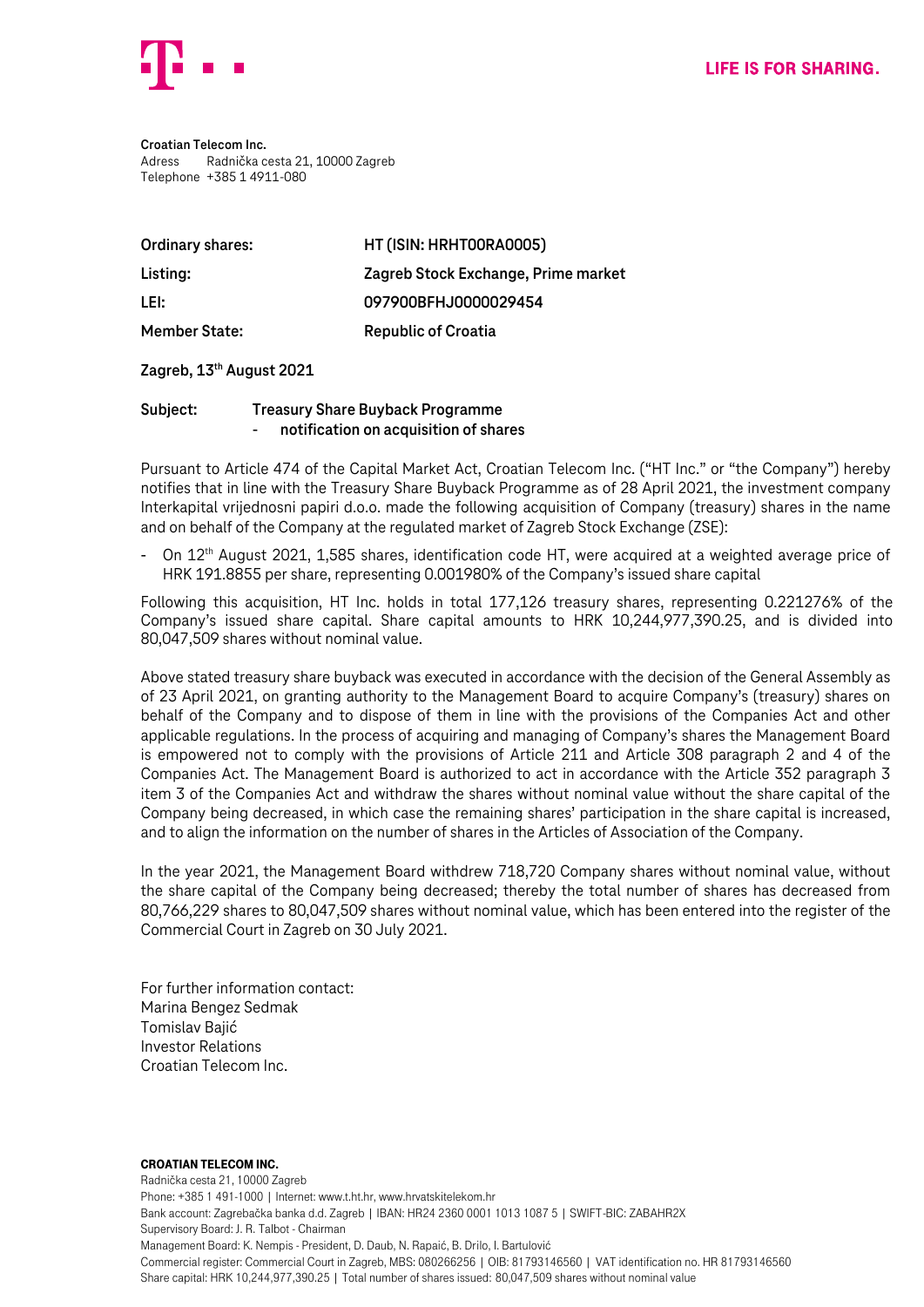# **INTERKAPITAL vrijednosni papiri d.o.o.**

# **Template for notification on acquisition of shares identification code HT, in the name and on behalf of Hrvatski Telekom d.d.**

|           |                                                                                                                          | Details of the legal entity filing out the template                                      |           |  |  |
|-----------|--------------------------------------------------------------------------------------------------------------------------|------------------------------------------------------------------------------------------|-----------|--|--|
|           | INTERKAPITAL vrijednosni papiri d.o.o. za poslovanje vrijednosnim papirima                                               |                                                                                          |           |  |  |
|           | Registered seat: Zagreb, Masarykova 1                                                                                    |                                                                                          |           |  |  |
|           | OIB: 68481874507                                                                                                         |                                                                                          |           |  |  |
|           | MBS: 080420080                                                                                                           |                                                                                          |           |  |  |
|           | Competent Court: Commercial Court in Zagreb                                                                              |                                                                                          |           |  |  |
| 2         | <b>Reason for the notification</b>                                                                                       |                                                                                          |           |  |  |
|           | a) Acquisition of shares identification code HT, in the name and on behalf of Hrvatski Telekom d.d.                      |                                                                                          |           |  |  |
|           | pursuant to Contract on Brokerage Services, for the purpose of execution of the Treasury Share<br><b>Buyback Program</b> |                                                                                          |           |  |  |
|           | b) Initial notification                                                                                                  | <b>INITIAL NOTIFICATION</b>                                                              |           |  |  |
|           | /Amendment                                                                                                               |                                                                                          |           |  |  |
|           |                                                                                                                          | [Indication that this is an initial notification or an amendment to prior                |           |  |  |
|           |                                                                                                                          | notifications. In case of amendment, explain the error that this notification            |           |  |  |
|           | Details of the issuer                                                                                                    | is amending.]                                                                            |           |  |  |
| 13<br>la) | Name                                                                                                                     | Hrvatski Telekom d.d.                                                                    |           |  |  |
| lb)       | LEI                                                                                                                      | 097900BFHJ0000029454                                                                     |           |  |  |
| 4         |                                                                                                                          | Details of the transaction(s): section to be repeated for each date and each place where |           |  |  |
|           | transactions have been conducted                                                                                         |                                                                                          |           |  |  |
|           | a) Description of the                                                                                                    | Shares                                                                                   |           |  |  |
|           | financial instrument,                                                                                                    |                                                                                          |           |  |  |
|           | type of instrument<br>Identification code                                                                                | Ordinary shares of the issuer Hrvatski Telekom d.d.                                      |           |  |  |
|           |                                                                                                                          | <b>Identification code: HT</b>                                                           |           |  |  |
|           |                                                                                                                          | ISIN: HRHT00RA0005                                                                       |           |  |  |
|           | b) Nature of the<br>transaction                                                                                          | Acquisition of shares                                                                    |           |  |  |
|           | c) $Price(s)$ and volume(s)                                                                                              | Price(s)                                                                                 | Volume(s) |  |  |
|           |                                                                                                                          |                                                                                          |           |  |  |
|           |                                                                                                                          | 191,50                                                                                   | 63        |  |  |
|           |                                                                                                                          | 191,50                                                                                   | 63        |  |  |
|           |                                                                                                                          | 191,50                                                                                   | 69        |  |  |
|           |                                                                                                                          | 191,50                                                                                   | 69        |  |  |
|           |                                                                                                                          | 191,50                                                                                   | 69        |  |  |
|           |                                                                                                                          | 191,50                                                                                   | 30        |  |  |
|           |                                                                                                                          | 192,00                                                                                   | 22        |  |  |
|           |                                                                                                                          | 192,00                                                                                   | 1200      |  |  |
|           |                                                                                                                          |                                                                                          |           |  |  |